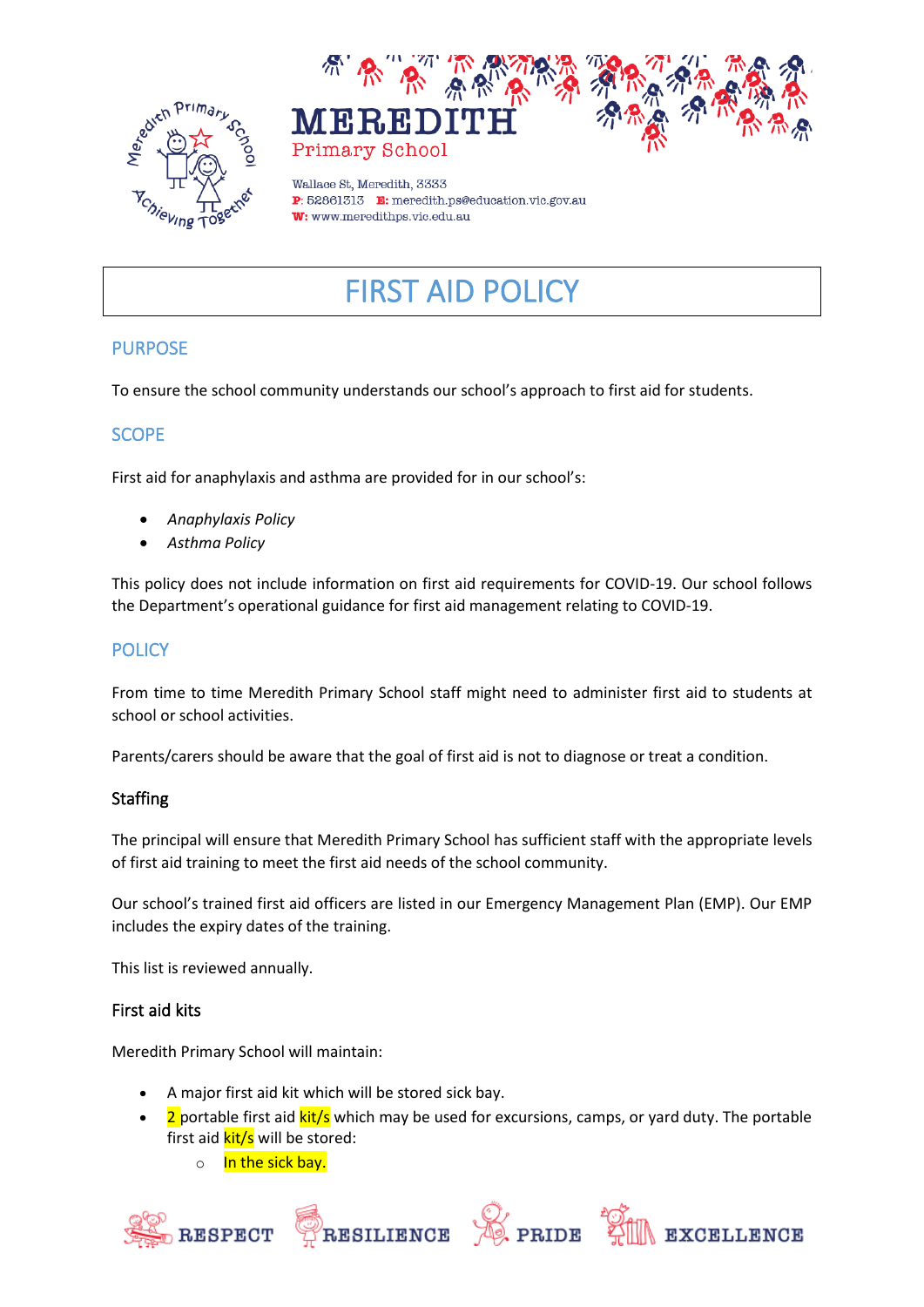The business manager will be responsible for maintaining all first aid kits, ensuring they are managed in accordance with the Department's policy and guidance on first aid kits – refer to [First aid kits.](https://www2.education.vic.gov.au/pal/first-aid-students-and-staff/guidance/first-aid-kits)

#### Care for ill students

Students who are unwell should not attend school.

If a student becomes unwell during the school day they may be directed to the sick bay and monitored by staff. Depending on the nature of their symptoms, staff may contact parents/carers or an emergency contact person to ask them to collect the student.

First aid room/sick bay area

Our school follows the Department's policy and guidance in relation to our first aid room/sick bay area to ensure it is safe, hygienic and appropriately equipped: [First aid rooms and sick bays.](https://www2.education.vic.gov.au/pal/first-aid-students-and-staff/guidance/first-aid-rooms-and-sick-bays)

#### First aid management

If there is a situation or incident which occurs at school or a school activity which requires first aid to be administered to a student:

- Staff who have been trained in first aid will administer first aid in accordance with their training. In an emergency situation, other staff may assist in the administration of first aid within their level of competence.
- In a medical emergency, staff may take emergency action and do not need to obtain parent/carer consent to do so. Staff may contact Triple Zero "000" for emergency medical services at any time.
- Staff may also contact NURSE-ON-CALL (on 1300 60 60 24) in an emergency. NURSE-ON-CALL provides immediate, expert health advice from a registered nurse and is available 24 hours a day, 7 days a week.
- If first aid is administered for a minor injury or condition, Meredith Primary School will notify parents/carers by sending a note home to parents/carers, COMPASS notification and or a phone call.
- If first aid is administered for a serious injury or condition, or in an emergency situation, school staff will attempt to contact parents/carers or emergency contacts as soon as reasonably practical.
- If staff providing first aid determine that an emergency response is not required but that medical advice is needed, school staff will ask parents/carers, or an emergency contact person, to collect the student and recommend that advice is sought from a medical practitioner.
- Whenever first aid treatment is administered to a student resulting from a student incident, injury or illness, Meredith Primary School will:
	- o record the provision of first aid treatment on COMPASS.
	- $\circ$  if care was provided in response to a medical emergency or reportable incident, follow the Department's [Reporting and Managing School Incidents Policy,](https://www2.education.vic.gov.au/pal/reporting-and-managing-school-incidents-including-emergencies/policy) including reporting the incident to the Department's Incident Support and Operations Centre on 1800 126 126 where required to under that policy.